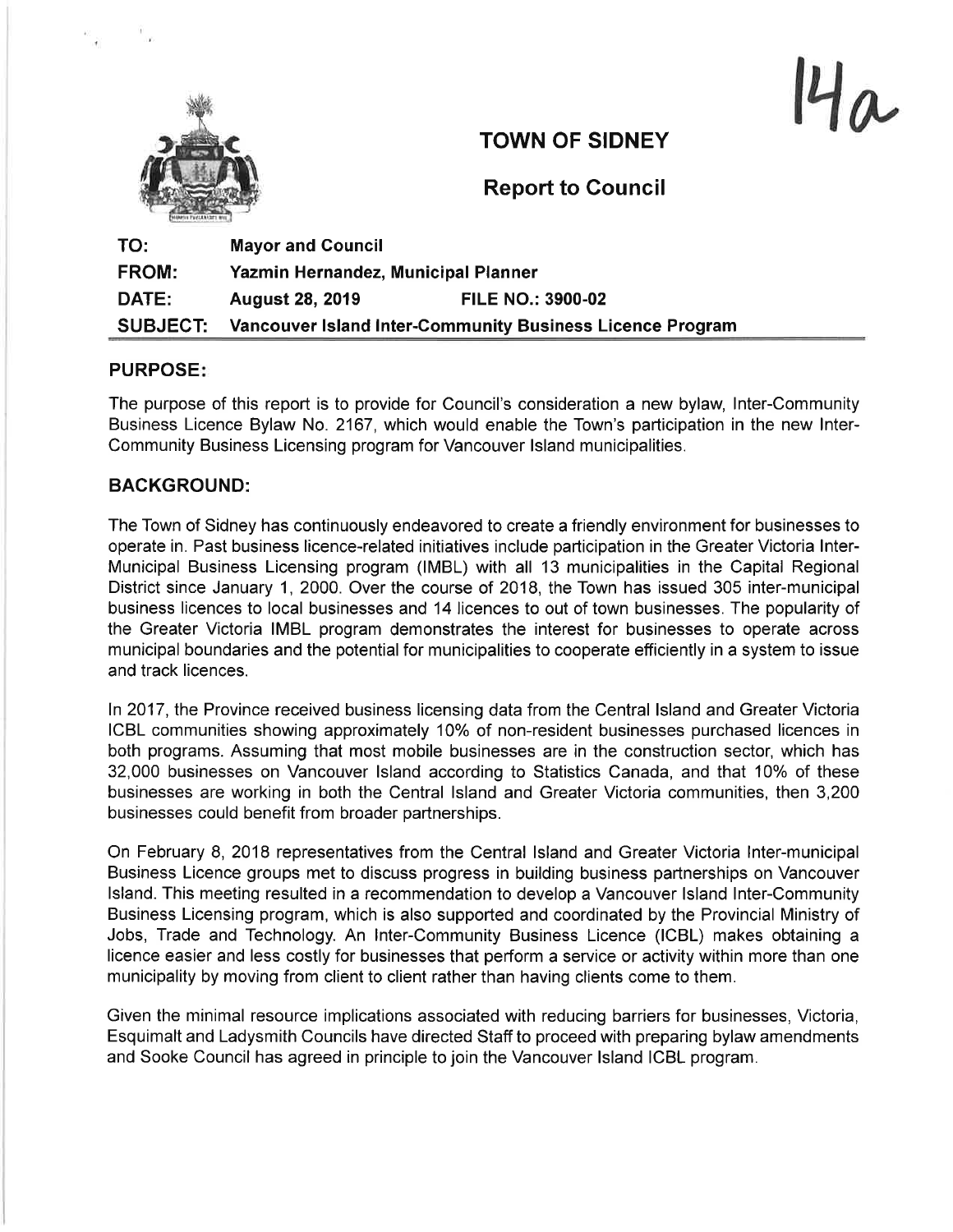# DISCUSSION:

The benefits of joining the Vancouver lsland ICBL include:

- 1. Removing administrative barriers for mobile businesses Based on the recent business licensing analysis conducted by the Province, ICBL partnerships support a significant number of mobile businesses (e.g. contractors, caterers, and other service providers) throughout Vancouver lsland by reducing administrative burden, fostering intercommunity partnerships, increasing compliance and displaying business friendliness without substantial impact to municipal revenues. Businesses would be able to then purchase either a Greater Victoria lnter-Municipal Business Licence for \$100 or a Vancouver lsland ICBL for \$170. Most member municipalities have agreed to allow local businesses who currently hold a Greater Victoria IMBL to add on the Vancouver lsland ICBL for an additional \$70. Businesses that do not qualify for a Greater Victoria IMBL, and cannot obtain a Vancouver lsland ICBL in the Municipality where their premises are located, can purchase one from Sidney for \$170.
- 2. Broader program scope An ICBL program would also establish a business licensing framework that would allow out of town businesses, whose business owners do not live or reside in participating municipalities, to purchase a single business licence to operate in participating municipalities rather than purchasing a business licence in each municipality. For example, Esquimalt Nation and Songhees Nation businesses, which are currently unable to get a Greater Victoria lnter-Municipal Business Licence, would be able to benefit from the ICBL program.
- 3. lmproved understanding of mobile/reqional businesses The new Vancouver lsland ICBL licence would require Town staff to enter licence data into a master list that the Province maintains and all participating ICBL communities can access. Due to the efficiency of the Town's business licence database the reporting requirement is unlikely to significantly increase staff workload. That being said, higher licence fees would offset any potential increase to administrative costs. Currently, no municipality within the CRD collects data regarding the number of local businesses that purchase business licences outside of the Greater Victoria lnter-Municipal Business Licensing area. The proposed Vancouver lsland ICBL program would enable the collection of this data.

Participating in the Vancouver lsland ICBL program would require adopting lnter-Community Business Licence Bylaw No. 2167, which outlines the Vancouver lsland ICBL framework to regulate mobile trades, operations and businesses.

The objective is for the Town of Sidney to adopt Bylaw No. 2167 and be able to offer an ICBL option to all business owners starting January 1, 2020. Business license renewal notices will incorporate information regarding this new license option.

# FINANCIAL IMPLICATIONS:

While it is impossible to predict how many of the 305 local businesses and 14 out of town businesses who currently hold a Greater Victoria lnter-Municipal Business Licences would opt to obtain <sup>a</sup> Vancouver lsland lnter-Community Licence, the \$170 fee has been designed to be revenue neutral.

Based on a Provincial analysis the \$170 fee would maintain revenues in compensation for inspection and administrative services. The program has been designed to incur no revenue loss. On the contrary, it would allow businesses that were previously unable to obtain a Sidney business licence to qualify under the Vancouver lsland ICBL program.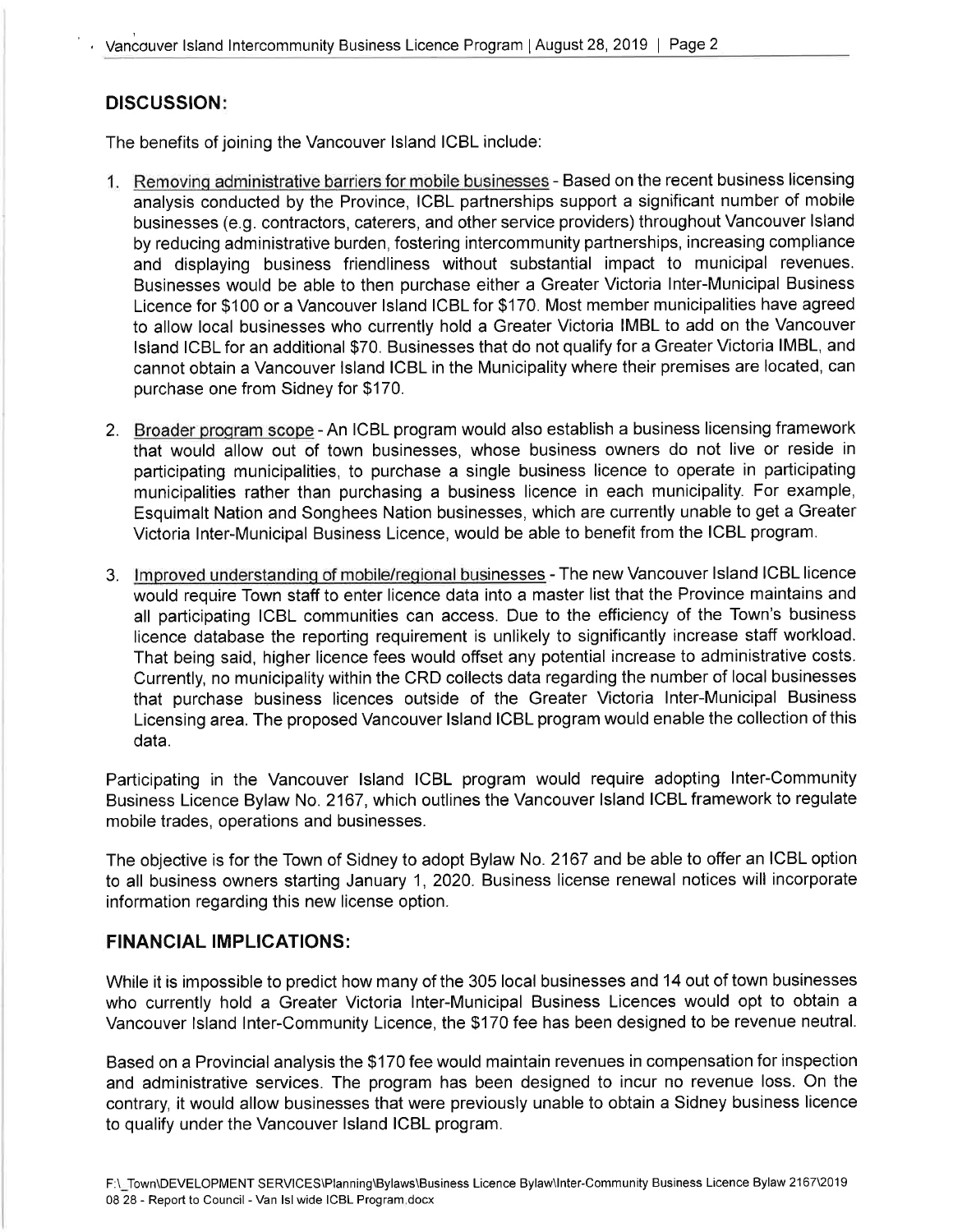lf implemented, staff would monitor the financial and operational impact of the ICBL program going forward and, if necessary, advise Council of any negative impact to the Town and adjust accordingly. However, staff believe that given the scope of the project, any impact either way would likely be minimal.

## STAFF RECOMMENDATION:

That Council give first, second and third reading to the Town of Sidney's lnter-Community Business Licence Bylaw No. 2167.

Respectfully submitted, The Concur, The I concur, I concur, I concur, I concur,

Yazmin Hernandez B

Yazmin Hernandez, MCIP RPP Municipal Planner

Planning Corey Newcomb, MCIP, RPP Senior Manager of Long Range

**Randy Humble, MCIP, RPP** 

**Chief Administrative Officer** 

**Attachments** Appendix 1 - Inter-Community Business Licence Bylaw No. 2167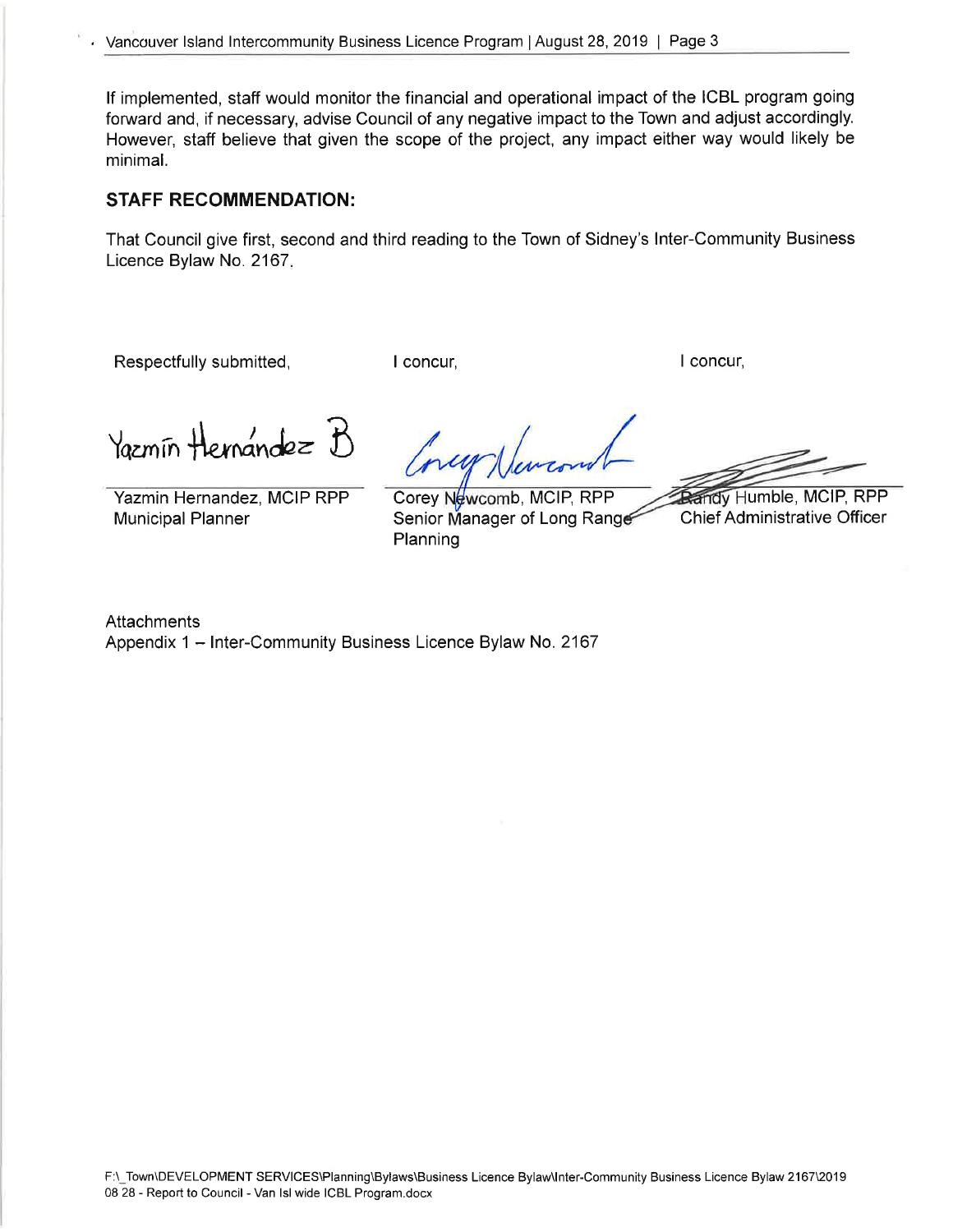### TOWN OF SIDNEY

## BYLAW NO. 2167

# A BYLAW TO ESTABLISH A SCHEME FOR INTER.COMMUNITY LICENCING AND REGULATION OF TRADES, OCCUPATIONS AND BUSINESSES

WHEREAS Council may, pursuant to Section 8(6) of the Community Charter, regulate in relation to business;

AND WHEREAS pursuant to Section 14 of the Community Charter, two or more municipalities may, by bylaw adopted by the Council of each participating municipality, establish an intermunicipal scheme in relation to one or more matters;

AND WHEREAS pursuant to Section 15(1) of the *Community Charter*, Council may provide terms and conditions that may be imposed for obtaining, continuing to hold or renewing a licence, permit or approval and specify the nature of the terms and conditions and who may impose them;

NOW THEREFORE the Council of the Town of Sidney in open meeting assembled hereby enacts as follows:

### 1. CITATION

This bylaw may be cited as the Town of Sidney "lnter-Community Business Licence Bylaw No. 2167, 2019."

#### 2. DEFINITIONS

ln this bylaw, unless the context otherwise requires,

Business: has the meaning as defined by the "Community Charter Schedule - Definitions" and Rules of Interpretation".

Excluded Business: means a Business excluded from application for an lnter-Community Business Licence and includes those Businesses referred to in Schedule A attached hereto and forming part of this bylaw.

lnter-Community Business: means a Business that performs a service or activity within more than one Participating Municipality by moving from client to client rather than having clients come to them. This includes but is not limited to trades, plumbers, electricians, cleaning services, pest control or other similar businesses. This does not include fruit stands, flea markets, trade shows or other similar businesses.

lnter-Gommunity Business Licence: means a business licence which authorizes lnter-Community Business to be carried on within the boundaries of any or all of the Participating Municipalities in accordance with this Bylaw and will be in addition to a Municipal Business Licence. "Municipal Business Licence" means a licence or permit, other than an lnter-Community Business Licence, issued by a Participating Municipality that authorizes a Business to be carried on within the jurisdictional boundaries of that Participating Municipality.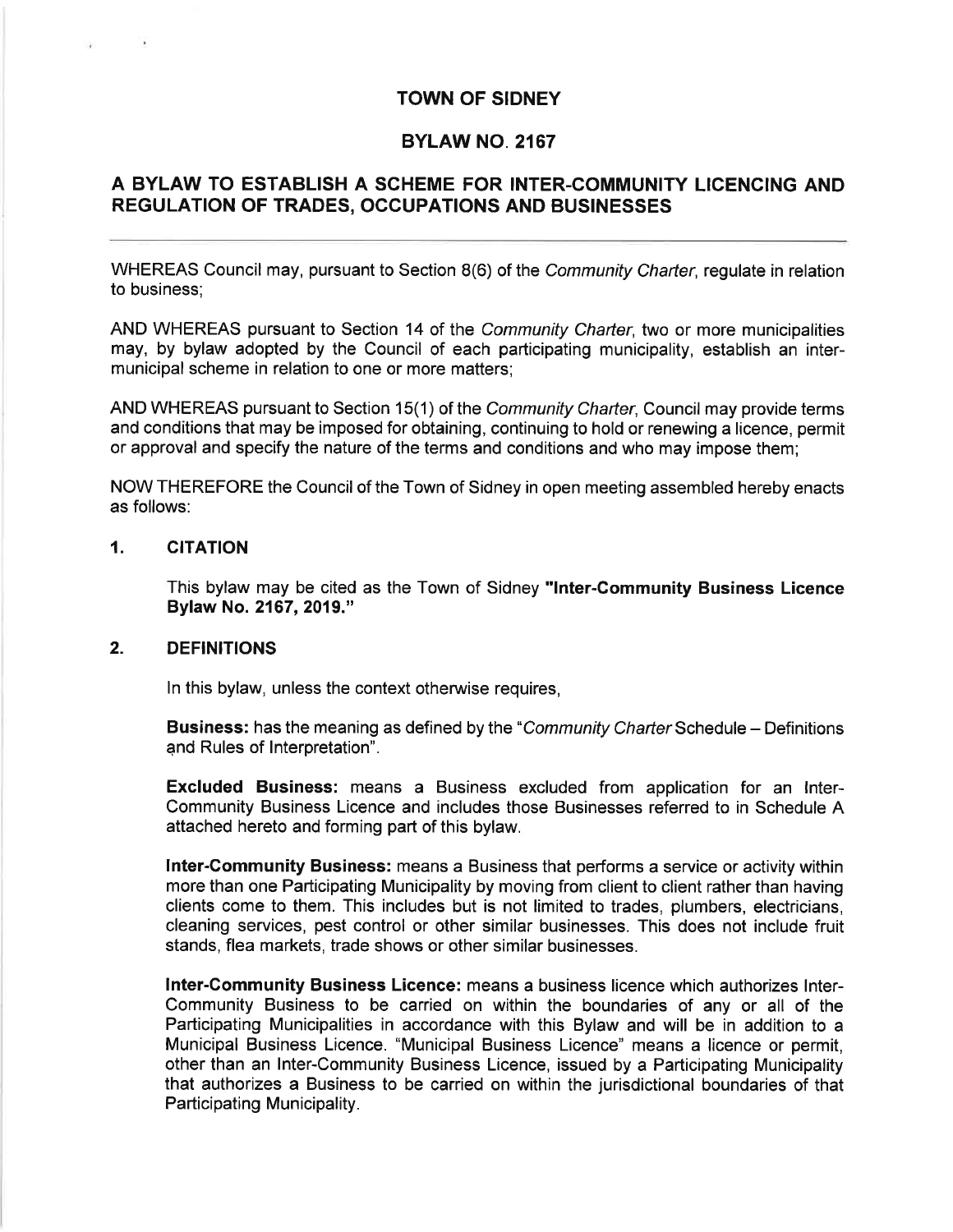Participating Municipality: means the following local governments that have adopted the lnter-Community Business Licence Bylaw:

City of Duncan City of Nanaimo City of Parksville City of Victoria Township of Esquimalt District of North Cowichan Town of Comox Town of Ladysmith Town of Lake Cowichan Town of Sidney District of Sooke

Person: has the meaning ascribed to it by the Interpretation Act.

Premise: means a fixed or permanent location where the applicant ordinarily carries on Business.

Principal Municipality: means the Participating Municipality where a Business is physically located, or has a Premise, or, where the licensee does not maintain a Premise in any of the Participating Municipalities, the municipality that issues the lnter-Community Business Licence.

#### 3. GENERAL REGULATIONS

- Subject to Sections 3.3 and 3.5, a person who has obtained an lnter-Community Business Licence may carry on business within a Participating Municipality for the term authorized by the lnter-Community Business Licence without obtaining a Municipal Business Licence in the other Participating Municipalities. 3.1
- A Participating Municipality may issue an lnter-Community Business Licence to an applicant for an lnter-Community Business Licence provided the business type is an lnter-Community Business and is not an Excluded Business, the applicant has a valid Municipal Business Licence issued by that Participating Municipality, and the applicant meets the requirements of this Bylaw. 3.2
- 3.3 A person holding an lnter-Community Business Licence must comply with all other regulations and bylaws of the Participating Municipality in which they are carrying on business.
- 3.4 A business that operates under an lnter-Community Business Licence in more than one Participating Municipality shall only apply for an lnter-Community Business Licence from the Participating Municipality in which they maintain a Premise.
- Notwithstanding the issuance of an lnter Community Business Licence, every person who carries on, maintains, owns or operates, within a Participating Municipality, any profession, business, trade, occupation, calling, undertaking or thing in or from more than one branch, office, place, premise or store shall obtain a separate Municipal Business Licence for each branch, office, place, premise or store. And further notwithstanding Sections 3.2, 3.3, and 3.4, the Participating Municipalities agree that where an applicant for an lnter-Community Business Licence: 3.5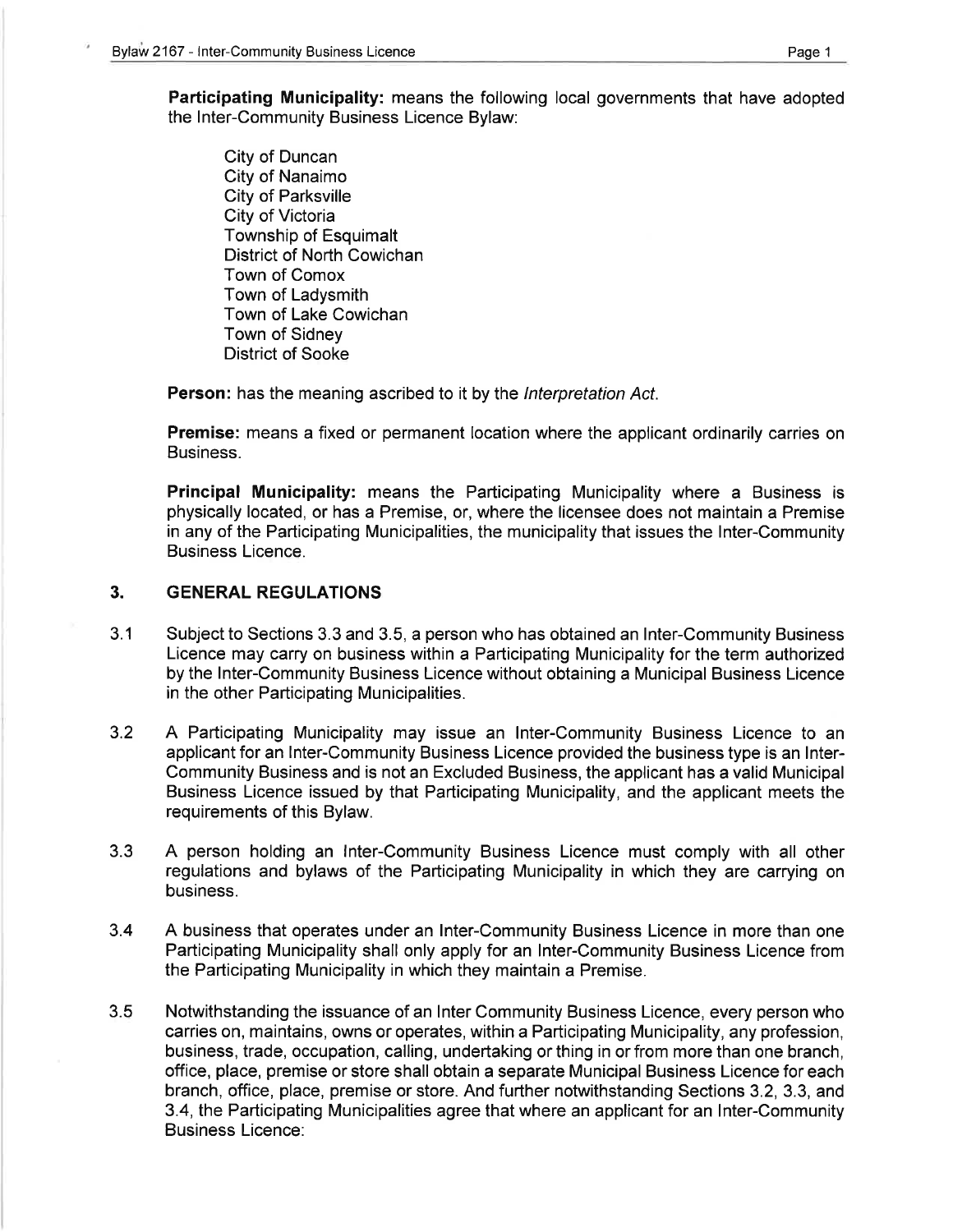- a. Does not maintain Premises in any of the Participating Municipalities, then the applicant may apply at any one of them; or
- b. Maintains a Premise in more than one of the Participating Municipalities, the applicant must apply at one of the Participating Municipalities where they maintain a Premise.

### 4. FEES

- 4.1 The fee for an lnter-Community Business licence is \$170 and shall be paid in full at the time of application and retained by the Participating Municipality that issues the licence.
- 4.2 The fee for an lnter-Community Business licence is separate and additional to any Municipal Business Licence fee that may be required.
- 4.3 Holders of an existing municipal business licence shall only pay an additional \$70 annually to obtain an lnter-Community business licence.
- 4.4 The annual lnter-Community Business Licence fees prescribed in this bylaw may be reduced pro-rata in respect of any person who becomes liable to be licenced after the commencement of the licence period, on the same basis as a Municipal Business Licence.

### 5. APPLICATION

- 5.1 Every lnter-Community Business Licence shall be issued on a standard form provided for that purpose, as agreed upon from time to time by the Participating Municipalities and including, as a minimum, the following information:
	- a. Disclosing the nature and character of the profession, business, trade, occupation, calling, undertaking or thing to be carried on, maintained, owned or operated by the applicant;
	- b. Declaring the mailing address and contact information for such profession, business, trade, occupation, calling, undertaking or thing;
	- c. Declaring the number of persons engaged or occupied in such profession, business, trade, occupation, calling, undertaking or thing;
	- d. Disclosing the number of distinctive lines of goods sold or offered for sale;
	- e. lncluding any other information concerning the profession, business, trade, occupation, calling, undertaking or thing which the Participating Municipality may require.
- 5.2 Each Participating Municipality shall provide to all other Participating Municipalities standardized information regarding the lnter-Community Business Licences issued by way of at least weekly updates on a shared database available to all Participating Municipalities.

### 6. SUSPENSION OR CANCELLATION OF AN INTER.COMMUNITY BUSINESS LICENCE

A Council or Designated Officer or Employee of a participating municipality may exercise the authority of the Principal Municipality in accordance with Sections 15 and 60 of the Community Charter to suspend or cancel an lnter-Community Business Licence. The 6.1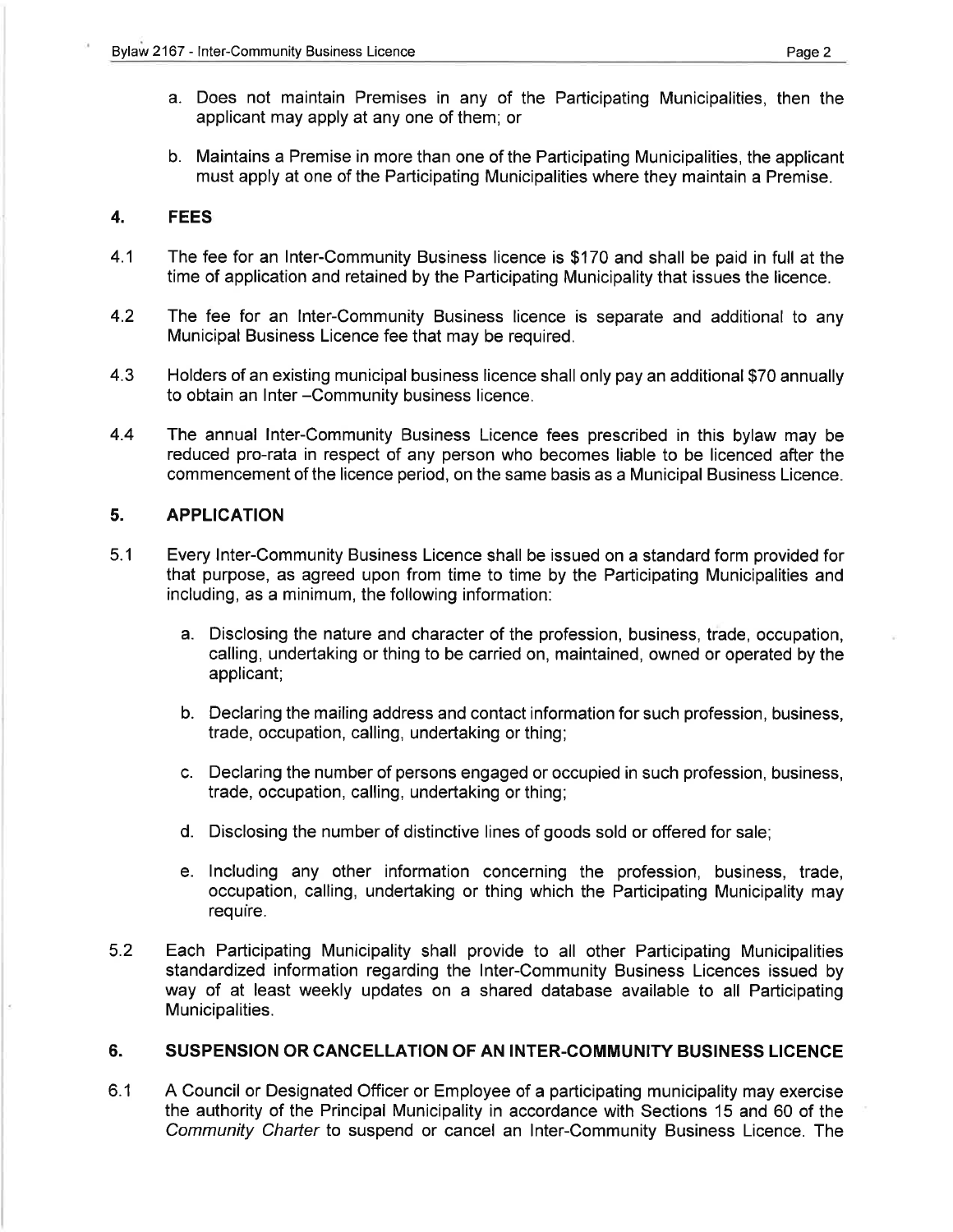suspension or cancellation shall be in effect throughout all of the Participating Municipalities and it shall be unlawful for the holder to carry on the Business authorized by the lnter-Community Business Licence in any Participating Municipalities for the period of the suspension or cancellation.

- 6.2 Before suspending or canceling an lnter-Community Business Licence under Section 6.1 , the Participating Municipality must give the licence holder notice of the proposed action and must inform the licence holder of their right to be heard.
	- a. lf the licence holder wishes to exercise this right, the Participating Municipality shall communicate in writing to the licence holder and Principal Municipality that issued the lnter-Community Business Licence, together with such documentary evidence of the reasons for suspension or cancellation as may be available and the request to be heard. Such Principal Municipality shall then as soon thereafter as reasonably possible provide the Licence Holder an opportunity to address their respective Council who will then consider whether to suspend or cancel the lnter-Community Business Licence.
	- b. lf the licence holder does not exercise their right to be heard, the Participating Municipality may suspend or cancel the lnter-Community Business Licence in accordance with Section 6.1.
- 6.3 Any conduct by a licence holder resulting in a hearing made under Section 6.2 (a) shall be considered by the Council of the Principal Municipality as though it happened within the jurisdiction of the Principal Municipality.
- 6.4 A decision by a Principal Municipality or Participating Municipality to cancel or suspend an lnter-Community Business Licence under Section 6.2 shall be honoured by all Participating Municipalities.
- Nothing in this Bylaw impedes the authority of a Participating Municipality to suspend or cancel any business licence issued by that Municipality, or to enact regulations in respect of any class of Business Licence in accordance with Section 15 of the Community Charter and amendments thereto. 6.5

### 7. MISCELLANEOUS

- 71 A Participating Municipality may, by notice in writing to each of the other Participating Municipalities, withdraw from the lnter-Community Business Licence scheme established by this bylaw.
- 7.2 Notice Must:
	- a. Set out the date on which the withdrawing Municipality will no longer recognize the validity within its boundaries of business licences issued pursuant to this Bylaw, which date must be at least six months from the date of the notice; and
	- b. lnclude a certified copy of the Bylaw authorizing the withdrawal
- An lnter-Community Business Licence issued prior to the effective date of the withdrawal shall, until it expires, remain valid within the boundaries of the withdrawing Municipality. 7.3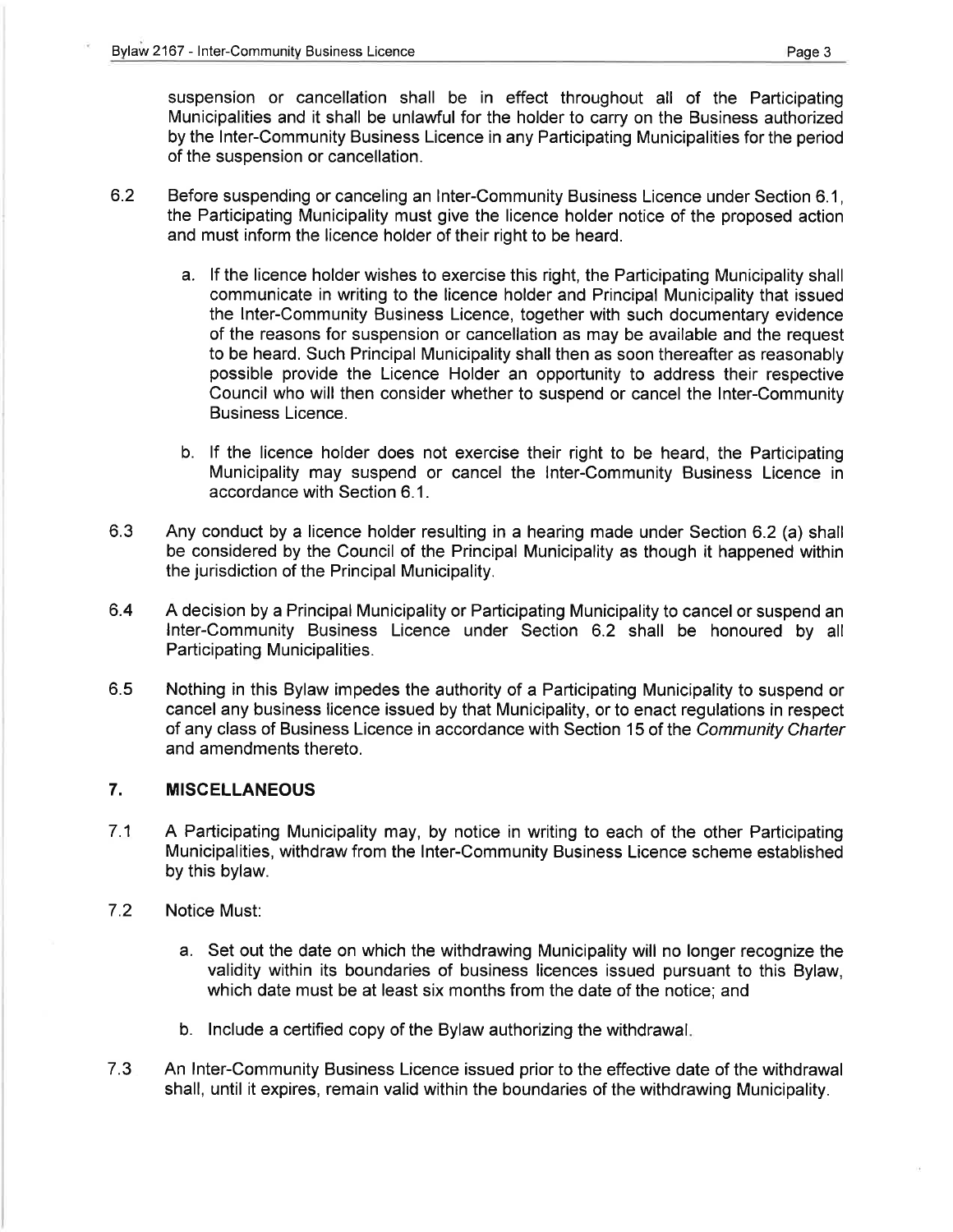## 8. SEVERABILITY

8.1 lf any section, paragraph or phrase in this bylaw is for any reason held to be invalid by a decision of a Court of competent jurisdiction, that portion shall be severed and the remainder of this bylaw shall continue in full force and effect.

| Read a first time the  | day of |  |
|------------------------|--------|--|
| Read a second time the |        |  |
| Read a third time the  | day of |  |
| Adopted the            | day of |  |

MAYOR CORPORATE OFFICER